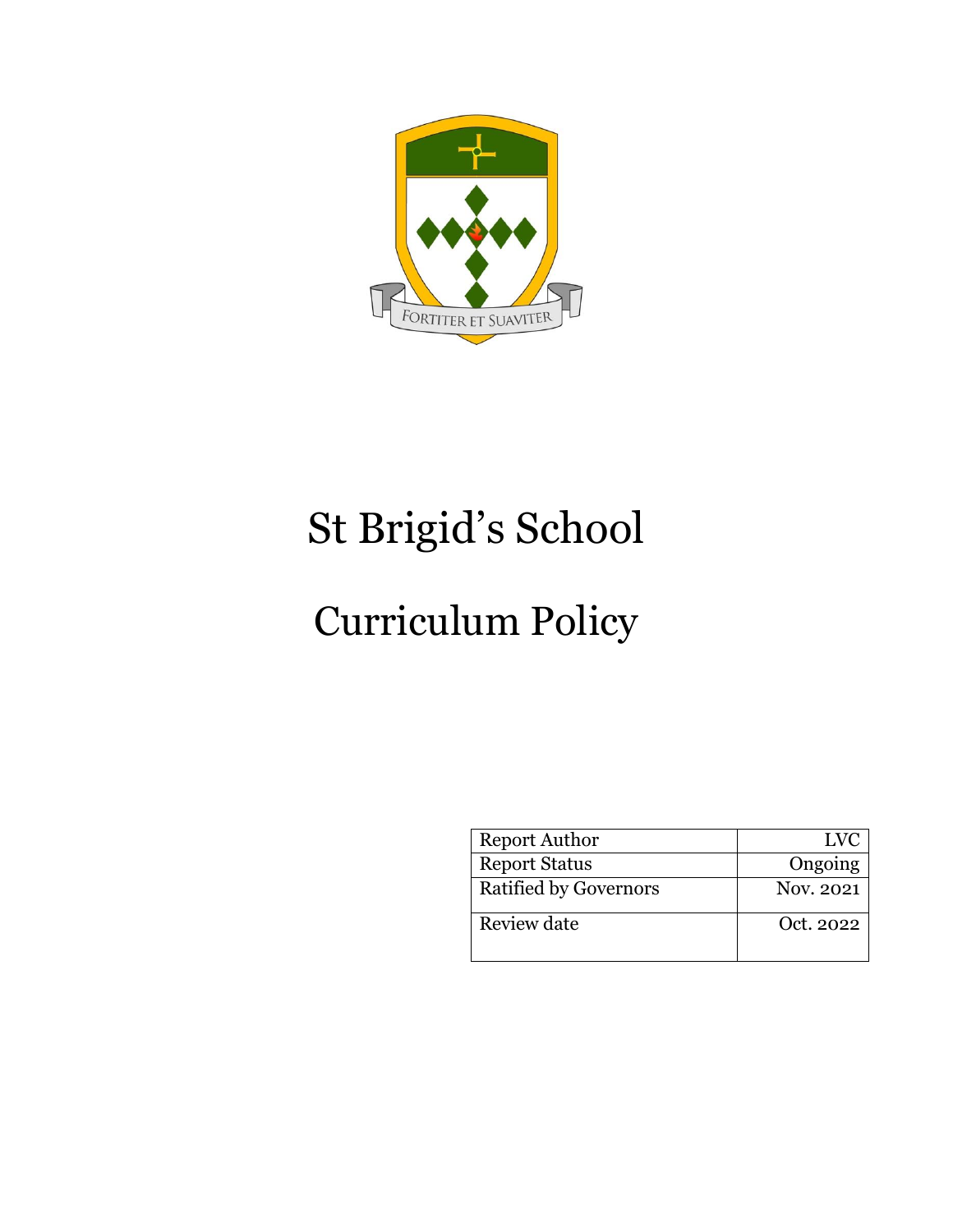## Rationale

The governors and staff at St. Brigid's value and respect children and young people, they support them in developing their full potential and celebrate their success as learners. A high quality, relevant curriculum helps us to achieve these aims and comprises all the learning and other experiences that schools plan for children and young people. The educational vision and curriculum design for St Brigid's recognises that:

- The world of tomorrow will be very different to the world of today
- The pace of change is increasing, hence the importance for flexibility.
- Young people have, and will have increasingly, greater access to information and learning material independently of school.
- Children and young people progress and achieve according to their individual ability.
- As a school in Wales, the Welsh language and culture are an important feature of our curriculum design.

The curriculum embodies our principles of 'respect, love, faith, truth, and excellence' and as such, the curriculum is based on the needs of the learner, the drive to promote inclusive practice and the effective and efficient organisation of the learning experience, so that all learners experience 'excellence'.

### Aims:

We want to ensure that, in delivering the curriculum in partnership with the parents and carers, the school's core professional purpose, which is 'to inspire and be inspired', is at the centre. As a school with a Catholic ethos it is imperative that the Christian faith is embodied within the curriculum in both teaching and learning.

An effective curriculum will help us achieve these aims, especially when it:

- o Increases participation and raises achievement, creating opportunity and success for all
- o promotes high quality lifelong learning
- $\circ$  is inclusive and values and rewards the contribution of all children and young people
- $\circ$  is based on collaboration with a range of stakeholders including parents/carers, the wider community and other schools including consortium partners
- o supports economic regeneration, the Welsh agenda, and contributes to the provision of cultural and spiritual opportunities and to the improvement of health, well-being and the quality of life
- $\circ$  promotes the spiritual, moral, cultural, mental and physical development of pupils at the school and of society.
- $\circ$  prepares pupils for the opportunities, responsibilities and experiences of later life.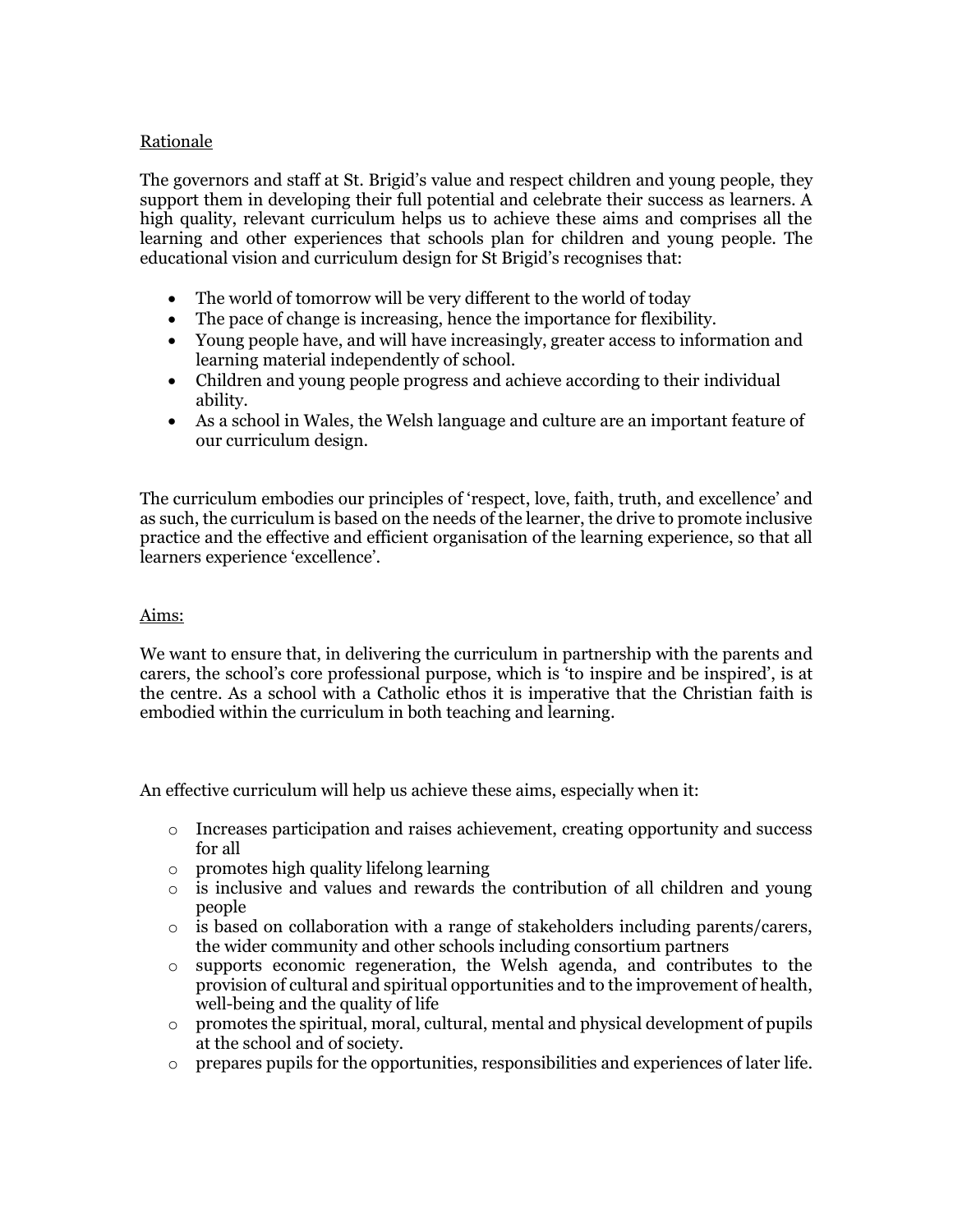The Head teacher and Governing Body are responsible for ensuring that the curriculum is broad and balanced.

The Head teacher will ensure that:

- all statutory elements of the Welsh curriculum, and those subjects which the school chooses to offer, have aims and objectives and indicate how the needs of individual students will be met. This will include how the subject will be taught and assessed.
- the amount of time provided for teaching the curriculum is adequate and is reviewed by the Governing Body annually.
- where appropriate, the individual needs of some students are met by permanent or temporary disapplication from the curriculum.
- the procedures for assessment meet all legal requirements and students and their parents/carers receive information to show how much progress the students are making and what is required to help them improve.
- the Governing Body is fully involved in decision making processes that relate to the breadth and balance of the curriculum.
- the Governing Body is advised on statutory targets in order to make informed decisions.

The Governing Body will ensure that:

- it considers the advice of the Head teacher when approving this curriculum policy and when setting statutory and non-statutory targets.
- progress towards annual statutory targets is monitored.
- it contributes to decision making about the curriculum based on the needs of St Brigid's pupils.

We are committed to providing a coherent, high-quality experience for all pupils in all phases of the school:

**The Primary curriculum** includes provision for all the areas of learning in the Foundation Phase so the youngest children have the opportunity to develop enquiring minds, curiosity and a love of learning and an understanding of their faith, thus ensuring they have the best possible start. At Key Stage 2 the Welsh Government Programmes of Study will be followed to ensure that all of the skills and range are covered over the four year period, including cross curricular Literacy, Numeracy and Digital Competency skills from Reception to Year 6. A balanced Primary curriculum, whilst securing a firm foundation in Literacy and Numeracy as keys to a wider world of learning, will also make learning vivid, real and meaningful.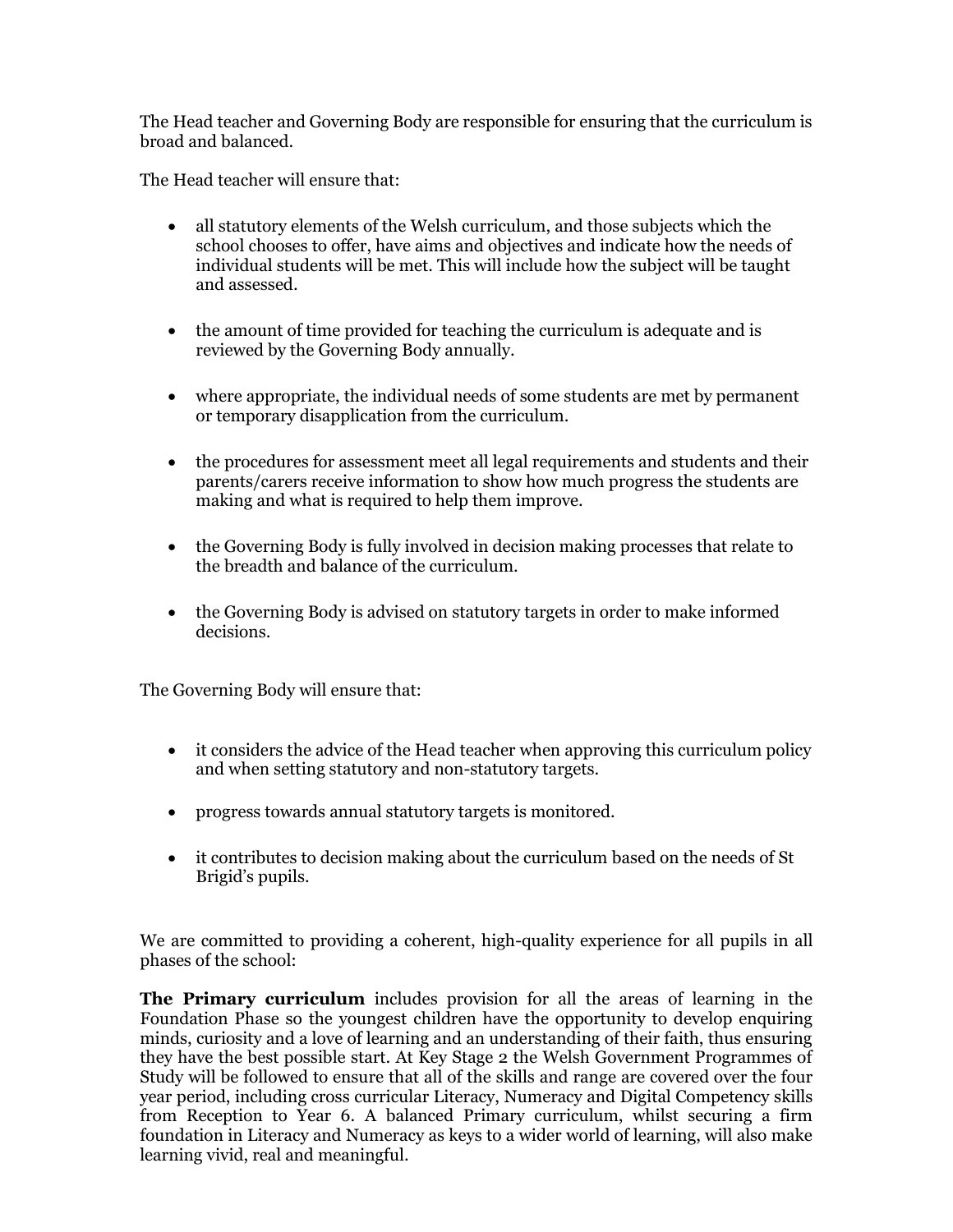**The Secondary curriculum** continues the good foundations from primary school. At Key Stage 3 the Welsh Government Programmes of Study will be followed to ensure that all of the skills and range are covered over the three year period including cross curricular Literacy, Numeracy and Digital Competency skills.

A unified and broad qualifications framework with varied learning activities will be available for all 14-19 year olds, in line with the 14-19 Measure. It encompasses vocational options, and the opportunity for successful work related and enterprise learning. Within this framework for 14-16 year olds, GCSEs in English Language, Mathematics and Numeracy, Science, Welsh and the Welsh Baccalaureate will remain compulsory for all pupils in Wales. In addition a GCSE in Religious Education is compulsory in our school. All learners will be entitled to study a modern foreign language, a humanities subject, an arts subject and technology subjects. All pupils will continue to be taught citizenship, sex education, physical education and careers education, but using the potential for crosscurriculum delivery. Pupils will receive integrated and timely guidance to make informed and relevant choices.

**Post 16 learning** (in collaboration with the Dyffryn Clwyd Dinbych consortium) offers pupils the chance to study A-level courses as well as the Welsh Baccalaureate and vocational courses. The provision of the consortium allows pupils the flexibility to study a range of courses which each individual provider could not do alone.

### **Educational trips and visits**

The school curriculum is supported and enriched by educational trips and visits which may be local, within the UK or overseas. Examples of this are field trips in Humanities subjects which may form part of controlled assessments, visits to museums and galleries for the Arts subjects, visits to places of worship to complement the Religious Education curriculum and a range of experiences to enhance the primary curriculum. There are also opportunities for pupils to go on residential trips as part of the PE programmes of study from Foundation Phase to Key Stage 4.

#### **Extra-curricular activities**

We recognise the benefits of extra-curricular opportunities which complement and enhance the curriculum offer for pupils. Examples of this include provision from the Combined Cadet Force (CCF) which allows cadets to achieve a qualification in Public Services and to achieve the Duke of Edinburgh awards. In addition to this the CCF organizes climbing, orienteering and skills competitions which allow pupils to gain recognized qualifications or awards. Sports clubs are run both within and after the school day for pupils from Reception to Year 13 and pupils are encouraged to compete locally and nationally in sporting events. Staff also provide extra-curricular sessions for activities such as chess and homework or revision. Speakers and external provider visits to school allow pupils to access a wide range of information on subjects such as Oxbridge application, Science experiences, career pathways, theatre groups and subject specific enrichment. Enrichment activities for the More Able and Talented pupils are also offered when available.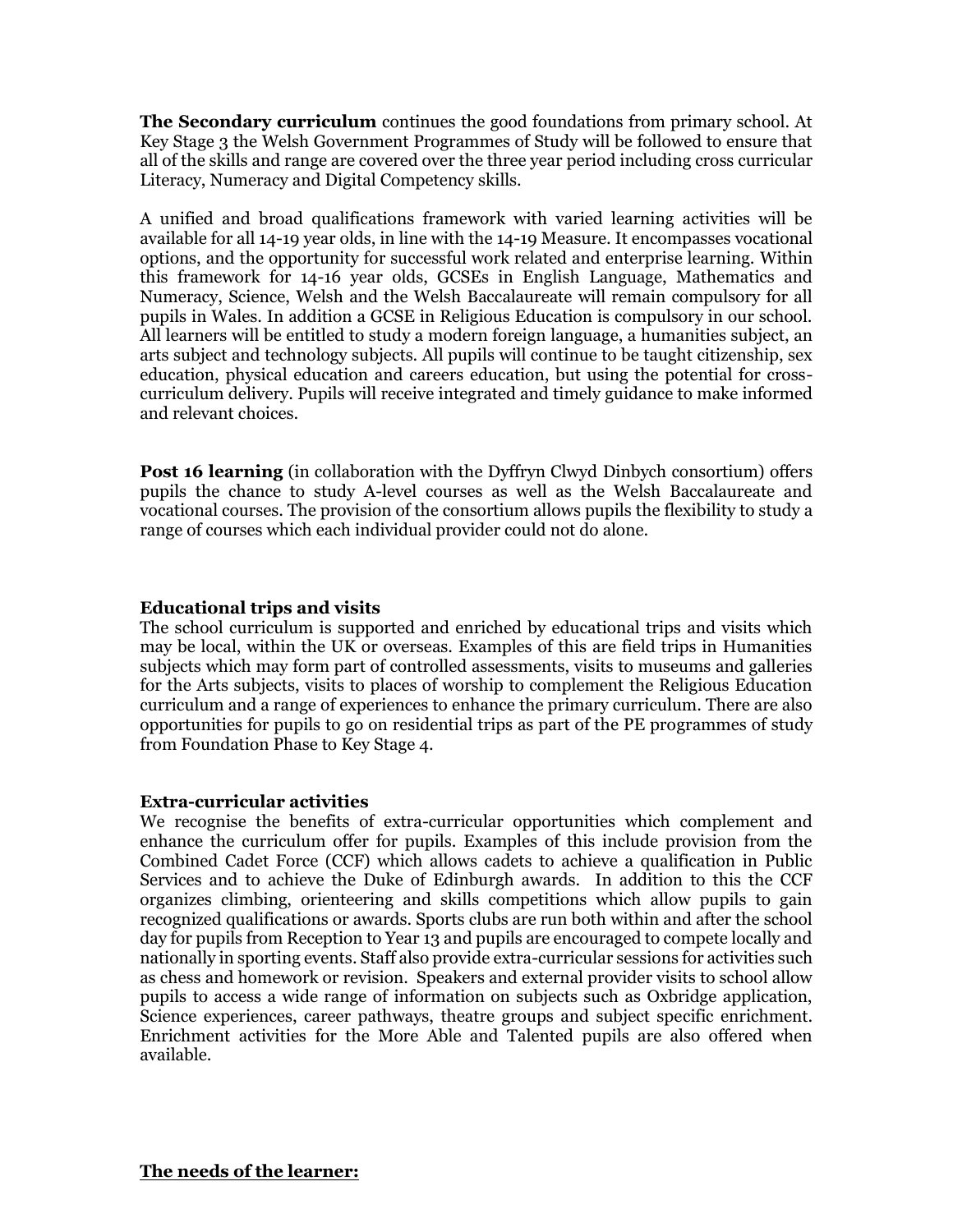- We will promote the well-being of individual pupils and cater for the interests, aptitudes and particular needs of all pupils so all can achieve success.
- The curriculum will develop enjoyment of and commitment to learning and enable pupils to work independently and collaboratively.
- The curriculum will enable the individual to develop self-confidence, self-esteem and a positive attitude.
- Pupils will be encouraged to think critically and creatively and to appreciate the creativity of others.
- Pupils will develop as citizens in Wales and the world, be able to live in a community, exercise responsibility and challenge discrimination, with a clear understanding of Christian faith and morals.
- We will equip individuals to meet the demands of the rapidly changing world in which they will live and work, particularly in respect of the global economy, the expansion of communication technology, and the need for sustainable development.
- The curriculum will take account of pupils' learning styles so they are engaged in their learning.
- The curriculum will include the overarching strands of the Literacy, Numeracy and Digital Competency Frameworks relevant to each learner's ability level.

#### . **Inclusion:**

- The curriculum will be inclusive and provide equality of access and opportunity for all pupils so they can learn and achieve.
- The curriculum should provide effectively for those with additional learning needs and/or barriers to learning.
- The needs of pupils who are more able or who have particular gifts and talents should be recognised and provided for so they are suitably challenged.
- The school's curriculum, class groupings and staffing structures aim to ensure that all pupils have the best opportunities for learning.
- We will work collaboratively with each other and with family and community.
- The curriculum will promote a strong knowledge and understanding of the Catholic faith, its teaching, its practice and tradition. Other beliefs and cultures that are part of a modern society are taught with understanding and sensitivity.
- Pupils will develop personally, and value self, family, wider relationships and the diversity of society.
- Every pupil will have the opportunity to experience success in learning and achieve as well as possible.
- The planned curriculum will set high expectations and provide for all pupils to achieve; it will recognise the diversity of experience pupils bring to their learning.